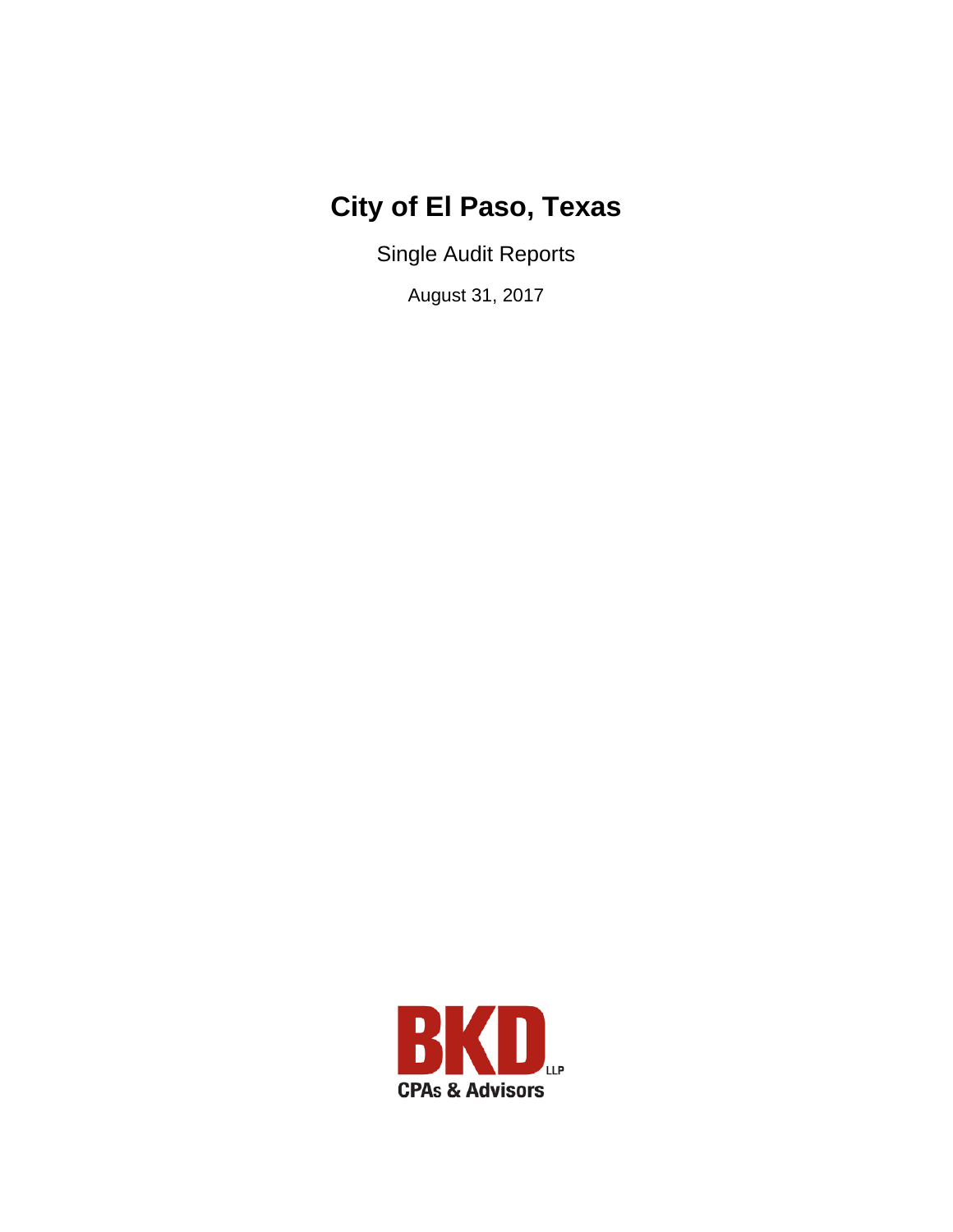# **City of El Paso, Texas**

**Year Ended August 31, 2017** 

#### **Contents**

| Notes to the Schedule of Expenditures of Federal and State Awards7                                                                                                                                                                                                                                             |
|----------------------------------------------------------------------------------------------------------------------------------------------------------------------------------------------------------------------------------------------------------------------------------------------------------------|
| Report on Internal Control Over Financial Reporting and on Compliance and Other<br>Matters Based on an Audit of the Financial Statements Performed in Accordance<br>with Government Auditing Standards - Independent Auditor's Report 8                                                                        |
| Report on Compliance for Each Major Federal and State Program; Report on<br>Internal Control Over Compliance; Report on Schedule of Expenditures of<br>Federal and State Awards Required by the Uniform Guidance and the State of<br>Texas Uniform Grant Management Standards - Independent Auditor's Report10 |
|                                                                                                                                                                                                                                                                                                                |
|                                                                                                                                                                                                                                                                                                                |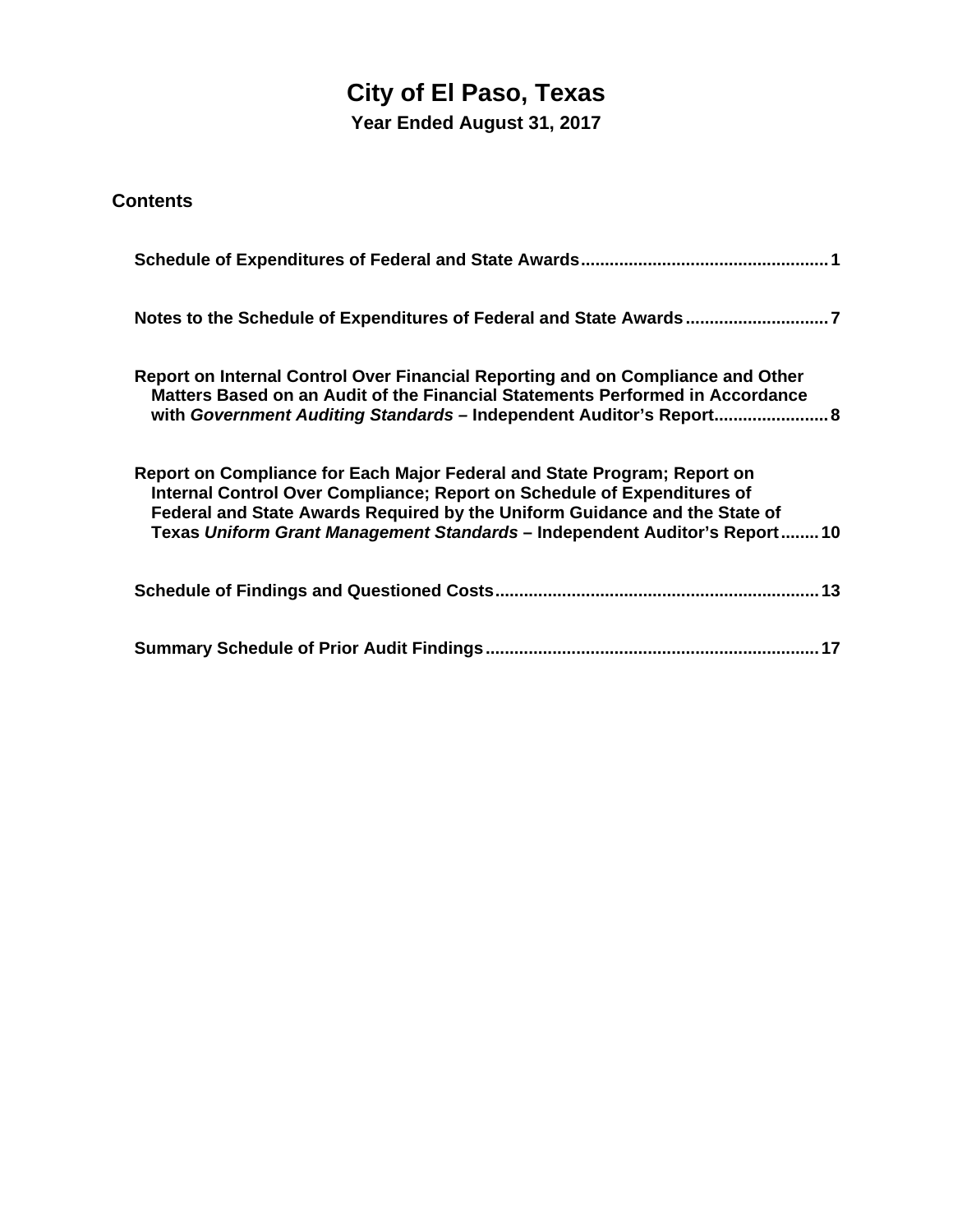| Federal Grantor / Pass-Through Grantor /<br><b>Program or Cluster Title</b> | <b>Federal CFDA</b><br><b>Number</b> | <b>Pass-Through Entity</b><br><b>Identifying Number</b> | <b>Passed</b><br>Through to<br><b>Subrecipients</b> | <b>Total Federal</b><br><b>Expenditures</b> |
|-----------------------------------------------------------------------------|--------------------------------------|---------------------------------------------------------|-----------------------------------------------------|---------------------------------------------|
| U.S. Department of Agriculture (USDA)                                       |                                      |                                                         |                                                     |                                             |
| Direct Program:                                                             |                                      |                                                         |                                                     |                                             |
| Farmers' Market and Local Food Promotion Program                            | 10.168                               | N/A                                                     | \$                                                  | \$<br>58,034                                |
| Passed through from:                                                        |                                      |                                                         |                                                     |                                             |
| Texas Department of State Health Services                                   |                                      |                                                         |                                                     |                                             |
| Special Supplemental Nutrition Program for Women,                           |                                      |                                                         |                                                     |                                             |
| Infants, and Children                                                       | 10.557                               | 2017-049739-001A                                        |                                                     | 5,657,641                                   |
|                                                                             |                                      | 2016-048772-001                                         |                                                     | 672,766                                     |
|                                                                             |                                      |                                                         |                                                     | 6,330,407                                   |
| <b>Total U.S. Department of Agriculture</b>                                 |                                      |                                                         |                                                     | 6,388,441                                   |
| Department of Housing and Urban Development (HUD)<br>Direct Programs:       |                                      |                                                         |                                                     |                                             |
| <b>CDBG</b> - Entitlement Grants Cluster                                    |                                      |                                                         |                                                     |                                             |
| Community Development Block Grants/Entitlement Grants                       | 14.218                               | N/A                                                     | 1,113,556                                           | 7,925,777                                   |
| <b>Total CDBG - Entitlement Grants Cluster</b>                              |                                      |                                                         | 1,113,556                                           | 7,925,777                                   |
| <b>Emergency Solutions Grant Program</b>                                    | 14.231                               | N/A                                                     | 481,124                                             | 511,720                                     |
| HOME Investment Partnerships Program                                        | 14.239                               | N/A                                                     |                                                     | 2,719,572                                   |
| Housing Opportunities for Persons with AIDS                                 | 14.241                               | N/A                                                     | 356,432                                             | 367,284                                     |
| <b>Total Department of Housing and Urban Development</b>                    |                                      |                                                         | 1,951,112                                           | 11,524,353                                  |
| Department of Justice (DOJ)                                                 |                                      |                                                         |                                                     |                                             |
| Direct Programs:                                                            |                                      |                                                         |                                                     |                                             |
| Missing Children's Assistance                                               | 16.543                               | N/A                                                     |                                                     | 9,981                                       |
| Edward Byrne Memorial Justice Assistance Grant Program                      | 16.738                               | N/A                                                     |                                                     | 358,280                                     |
| Passed through from:                                                        |                                      |                                                         |                                                     |                                             |
| Texas Office of the Governor - Criminal Justice Division                    |                                      |                                                         |                                                     |                                             |
| Crime Victim Assistance                                                     | 16.575                               | 2592805                                                 |                                                     | 153,195                                     |
|                                                                             |                                      | 2592804                                                 |                                                     | 4,866                                       |
|                                                                             |                                      |                                                         |                                                     | 158,061                                     |
| <b>Total Department of Justice</b>                                          |                                      |                                                         |                                                     | 526,322                                     |
| Department of Transportation (DOT)                                          |                                      |                                                         |                                                     |                                             |
| Direct Program:                                                             |                                      |                                                         |                                                     |                                             |
| Airport Improvement Program                                                 | 20.106                               | N/A                                                     |                                                     | 279,086                                     |
| Highway Planning and Construction Cluster                                   |                                      |                                                         |                                                     |                                             |
| Passed through from:                                                        |                                      |                                                         |                                                     |                                             |
| Texas Department of Transportation                                          |                                      |                                                         |                                                     |                                             |
| Highway Planning and Construction                                           | 20.205                               | Various                                                 |                                                     | 5,169,449                                   |
| New Mexico Department of Transportation                                     | 20.205                               | D14780                                                  |                                                     | 44,716                                      |
| Total Highway Planning and Construction Cluster                             |                                      |                                                         |                                                     | 5,214,165                                   |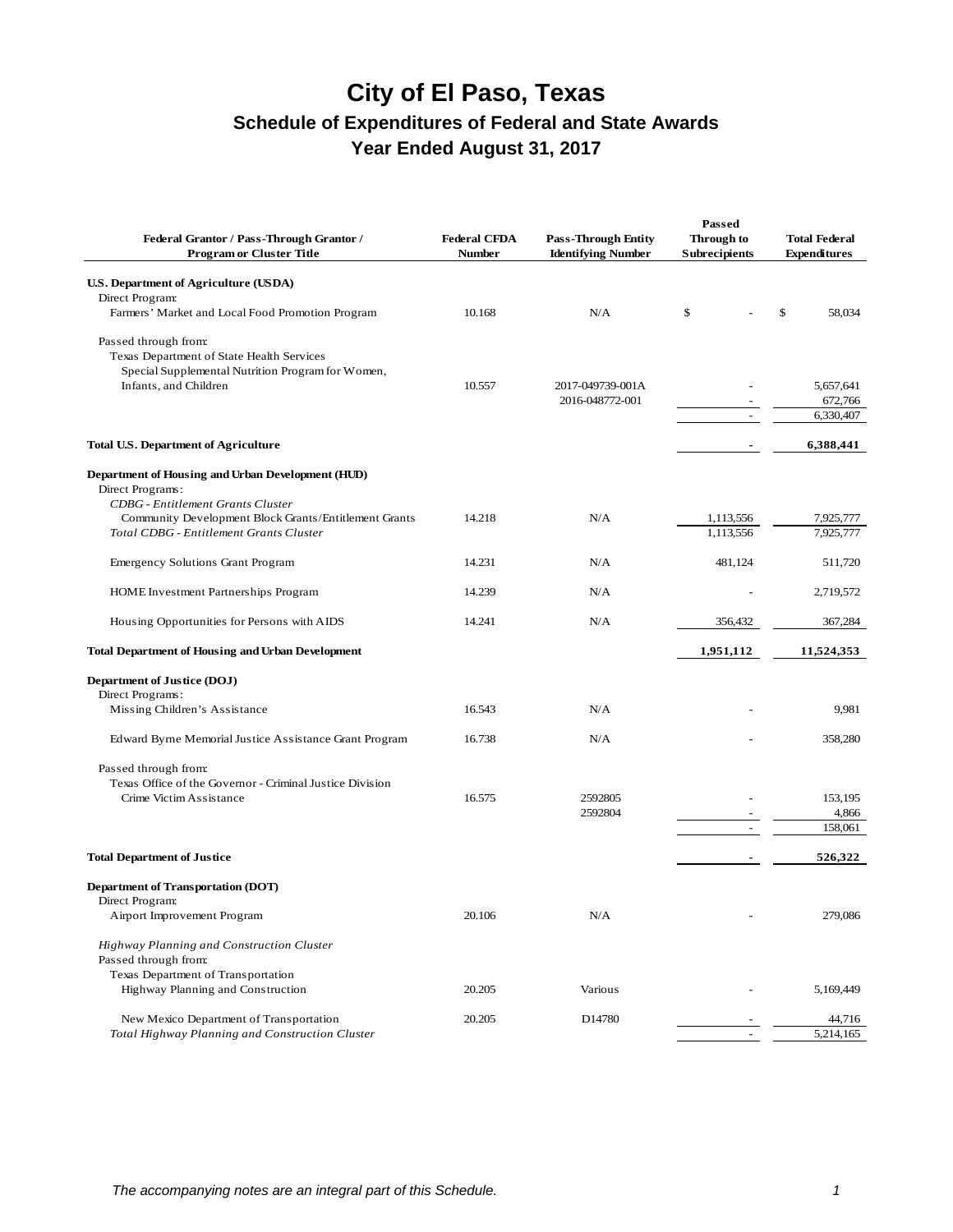| Federal Grantor / Pass-Through Grantor /<br><b>Program or Cluster Title</b> | <b>Federal CFDA</b><br><b>Number</b> | <b>Pass-Through Entity</b><br><b>Identifying Number</b> | Passed<br>Through to<br><b>Subrecipients</b> | <b>Total Federal</b><br><b>Expenditures</b> |
|-----------------------------------------------------------------------------|--------------------------------------|---------------------------------------------------------|----------------------------------------------|---------------------------------------------|
| Direct Programs:                                                            |                                      |                                                         |                                              |                                             |
| <b>Federal Transit Cluster</b>                                              |                                      |                                                         |                                              |                                             |
| Federal Transit - Capital Investment Grants                                 | 20.500                               | N/A                                                     | \$                                           | \$<br>1,195,634                             |
| Federal Transit - Formula Grants                                            | 20.507                               | N/A                                                     |                                              | 16,590,149                                  |
| Bus and Bus Facilities Formula Program                                      | 20.526                               | N/A                                                     |                                              | 474,879                                     |
| <b>Total Federal Transit Cluster</b>                                        |                                      |                                                         |                                              | 18,260,662                                  |
| Metropolitan Transportation Planning and State and Non-                     |                                      |                                                         |                                              |                                             |
| Metropolitan Planning and Research                                          | 20.505                               | N/A                                                     |                                              | 494,523                                     |
| Transit Service Programs Cluster                                            |                                      |                                                         |                                              |                                             |
| Enhanced Mobility for Seniors and Individuals with                          |                                      |                                                         |                                              |                                             |
| <b>Disabilities</b>                                                         | 20.513                               | N/A                                                     | 593,565                                      | 1,042,564                                   |
| Job Access and Reverse Commute Program                                      | 20.516                               | N/A                                                     | 98,189                                       | 571,076                                     |
| Total Transit Services Programs Cluster                                     |                                      |                                                         | 691,754                                      | 1,613,640                                   |
| Clean Fuels                                                                 | 20.519                               | N/A                                                     |                                              | 118,603                                     |
| Alternatives Analysis                                                       | 20.522                               | N/A                                                     |                                              | 419,867                                     |
| <b>Highway Safety Cluster</b>                                               |                                      |                                                         |                                              |                                             |
| State and Community Highway Safety                                          | 20.600                               | N/A                                                     |                                              | 238,714                                     |
| Total Highway Safety Cluster                                                |                                      |                                                         |                                              | 238.714                                     |
| National Infrastructure Investments                                         | 20.933                               | N/A                                                     |                                              | 7,096,452                                   |
| <b>Total Department of Transportation</b>                                   |                                      |                                                         | 691,754                                      | 33,735,712                                  |
| National Endowment for the Arts (NEA)<br>Direct Program:                    |                                      |                                                         |                                              |                                             |
| Promotion of the Arts - Grants to Organizations and                         |                                      |                                                         |                                              |                                             |
| Individuals                                                                 | 45.024                               | N/A                                                     |                                              | 30,000                                      |
| Passed through from:                                                        |                                      |                                                         |                                              |                                             |
| Texas Commission on the Arts                                                |                                      |                                                         |                                              |                                             |
| Promotion of the Arts - Partnership Agreements                              | 45.025                               | 16-6100-2024                                            |                                              | 5,000                                       |
| <b>Total National Endowment for the Arts</b>                                |                                      |                                                         |                                              | 35,000                                      |
| <b>Institute of Museum and Library Services</b><br>Direct Programs:         |                                      |                                                         |                                              |                                             |
| Museums for America                                                         | 45.301                               | N/A                                                     | \$                                           | 9,908<br><sup>\$</sup>                      |
| Laura Bush 21st Century Librarian Program                                   | 45.301                               | N/A                                                     | $\overline{\phantom{a}}$                     | 8,178                                       |
| Passed through from:<br><b>LSTA State Grants</b>                            |                                      |                                                         |                                              |                                             |
| Grants to States                                                            | 45.310                               | 475-17016                                               |                                              | 9,941                                       |
|                                                                             |                                      | 475-17007                                               |                                              | 10,000                                      |
|                                                                             |                                      | 478-17006                                               |                                              | 17,843                                      |
|                                                                             |                                      | 451-17004                                               |                                              | 4,999                                       |
|                                                                             |                                      |                                                         |                                              | 42,783                                      |
| <b>Total Institute of Museum and Library Services</b>                       |                                      |                                                         |                                              | 60,869                                      |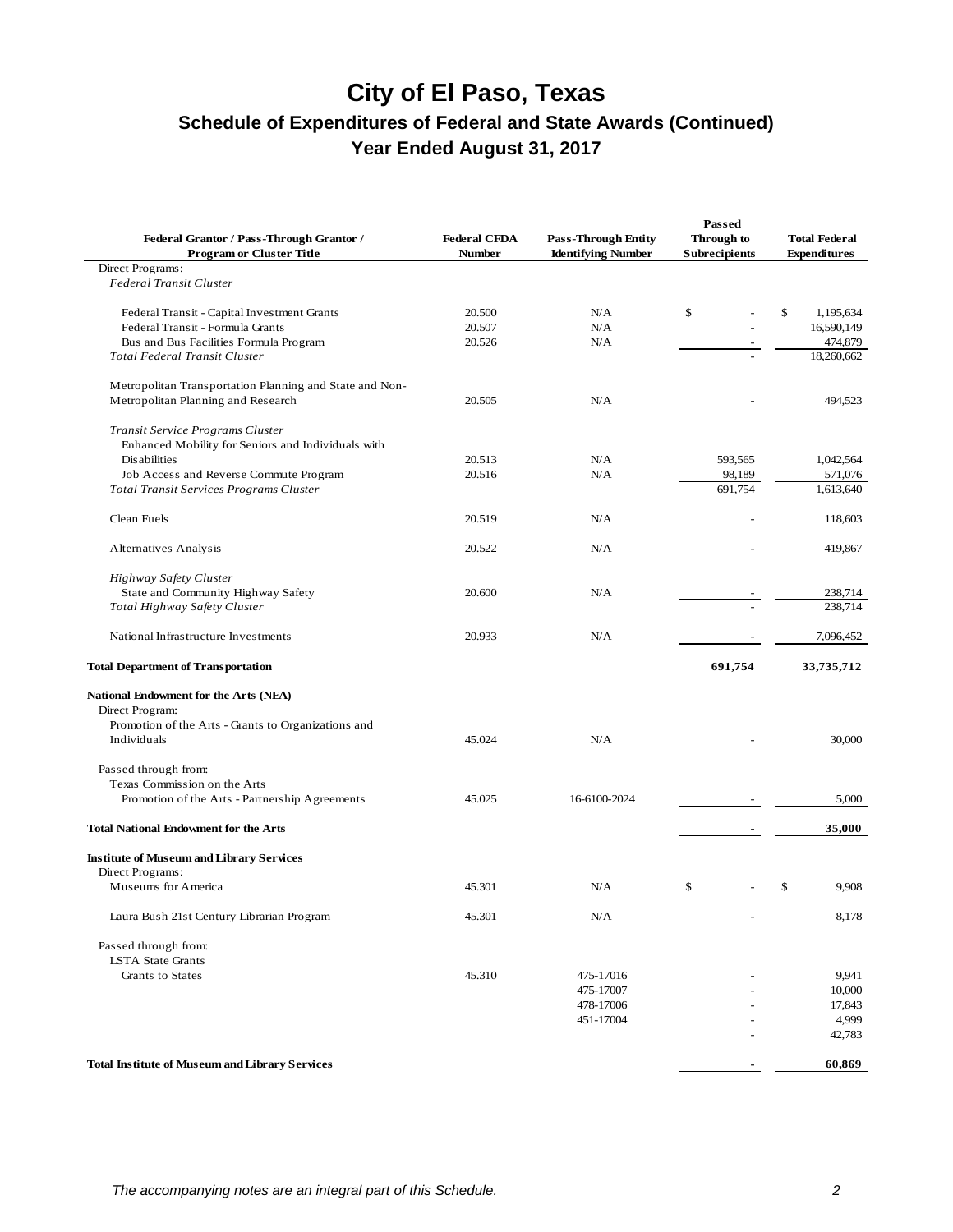| Federal Grantor / Pass-Through Grantor /<br><b>Program or Cluster Title</b> | <b>Federal CFDA</b><br><b>Number</b> | <b>Pass-Through Entity</b><br><b>Identifying Number</b> | Passed<br>Through to<br><b>Subrecipients</b> | <b>Total Federal</b><br><b>Expenditures</b> |
|-----------------------------------------------------------------------------|--------------------------------------|---------------------------------------------------------|----------------------------------------------|---------------------------------------------|
| <b>Environmental Protection Agency (EPA)</b>                                |                                      |                                                         |                                              |                                             |
| Direct Programs:                                                            |                                      |                                                         |                                              |                                             |
| Surveys, Studies, Research, Investigations, Demonstrations,                 |                                      |                                                         |                                              |                                             |
| and Special Purpose Activities Relating to the Clean Air Act                | 66.034                               | N/A                                                     | \$                                           | \$<br>57,705                                |
| Performance Partnership Grants                                              | 66.605                               | N/A                                                     |                                              | 44,127                                      |
| Passed through from:                                                        |                                      |                                                         |                                              |                                             |
| Texas Commission of Enviormental Quality                                    |                                      |                                                         |                                              |                                             |
| Performance Partnership Grants                                              | 66.605                               | 582-14-40044                                            |                                              | 97,283                                      |
|                                                                             |                                      |                                                         | $\equiv$                                     | 141,410                                     |
| <b>Total Environmental Protection Agency</b>                                |                                      |                                                         |                                              | 199,115                                     |
| Department of Health and Human Services (HHS)                               |                                      |                                                         |                                              |                                             |
| Direct Programs:                                                            |                                      |                                                         |                                              |                                             |
| Public Health Emergency Preparedness                                        | 93.069                               | N/A                                                     |                                              | 1,160,635                                   |
| Environmental Public Health and Emergency Response                          | 93.070                               | N/A                                                     |                                              | 7,985                                       |
|                                                                             |                                      |                                                         |                                              |                                             |
| Project Grants and Cooperative Agreements for                               |                                      |                                                         |                                              |                                             |
| Tuberculosis Control Programs                                               | 93.116                               | N/A                                                     |                                              | 299,499                                     |
| Passed through from:                                                        |                                      |                                                         |                                              |                                             |
| Texas Department of Health and Human Services                               |                                      |                                                         |                                              |                                             |
| Immunization Cooperative Agreements                                         | 93.268                               | 2016-001075-00                                          |                                              | 1,289                                       |
|                                                                             |                                      | 2016-001075-01                                          |                                              | 1,015,791                                   |
|                                                                             |                                      |                                                         |                                              | 1,017,080                                   |
| Epidemiology and Laboratory Capacity for Infectious                         |                                      |                                                         |                                              |                                             |
| Diseases (ELC)                                                              | 93.323                               | 537-17-0384-00001                                       |                                              | 6,067                                       |
|                                                                             |                                      |                                                         |                                              |                                             |
| Preventive Health and Health Services Block Grant                           |                                      |                                                         |                                              |                                             |
| funded solely with Prevention and Public Health Funds<br>(PPHF)             | 93.758                               | 2012-111203                                             |                                              | 6,481                                       |
|                                                                             |                                      | 2016-001185-00                                          |                                              | 152,353                                     |
|                                                                             |                                      |                                                         |                                              | 158,834                                     |
|                                                                             |                                      |                                                         |                                              |                                             |
| HIV Prevention Activities - Health Department Based                         | 93.940                               | 2015-001335-00                                          |                                              | 132                                         |
|                                                                             |                                      |                                                         |                                              |                                             |
| Human Immunodeficiency Virus (HIV)/Acquired                                 |                                      |                                                         |                                              |                                             |
| Immunodeficiency Virus Syndrome (AIDS) Surveillance                         | 93.944                               | 2011-036930<br>2012-039349                              |                                              | 28,000                                      |
|                                                                             |                                      |                                                         |                                              | 726<br>28,726                               |
|                                                                             |                                      |                                                         |                                              |                                             |
| Preventive Health and Health Services Block Grant                           | 93.991                               | 2016-003907-00                                          |                                              | 2,580                                       |
|                                                                             |                                      | 2016-003907-01                                          |                                              | 33,196                                      |
|                                                                             |                                      |                                                         |                                              | 35,776                                      |
| Maternal and Child Health Services Block Grant to the                       |                                      |                                                         |                                              |                                             |
| <b>States</b>                                                               | 93.994                               | 2010-031630                                             |                                              | 7,367                                       |
|                                                                             |                                      | 2014-044589                                             |                                              | 14,184                                      |
|                                                                             |                                      | 2015-046359                                             |                                              | 1,721                                       |
|                                                                             |                                      | 2016-001335-00                                          |                                              | 67,643                                      |
|                                                                             |                                      | 2016-003924-00                                          |                                              | 231,826                                     |
|                                                                             |                                      | 2016-001335-01                                          |                                              | 165,943                                     |
|                                                                             |                                      |                                                         |                                              | 488,684                                     |
| <b>Total Department of Health and Human Services</b>                        |                                      |                                                         |                                              | 3,203,418                                   |
|                                                                             |                                      |                                                         |                                              |                                             |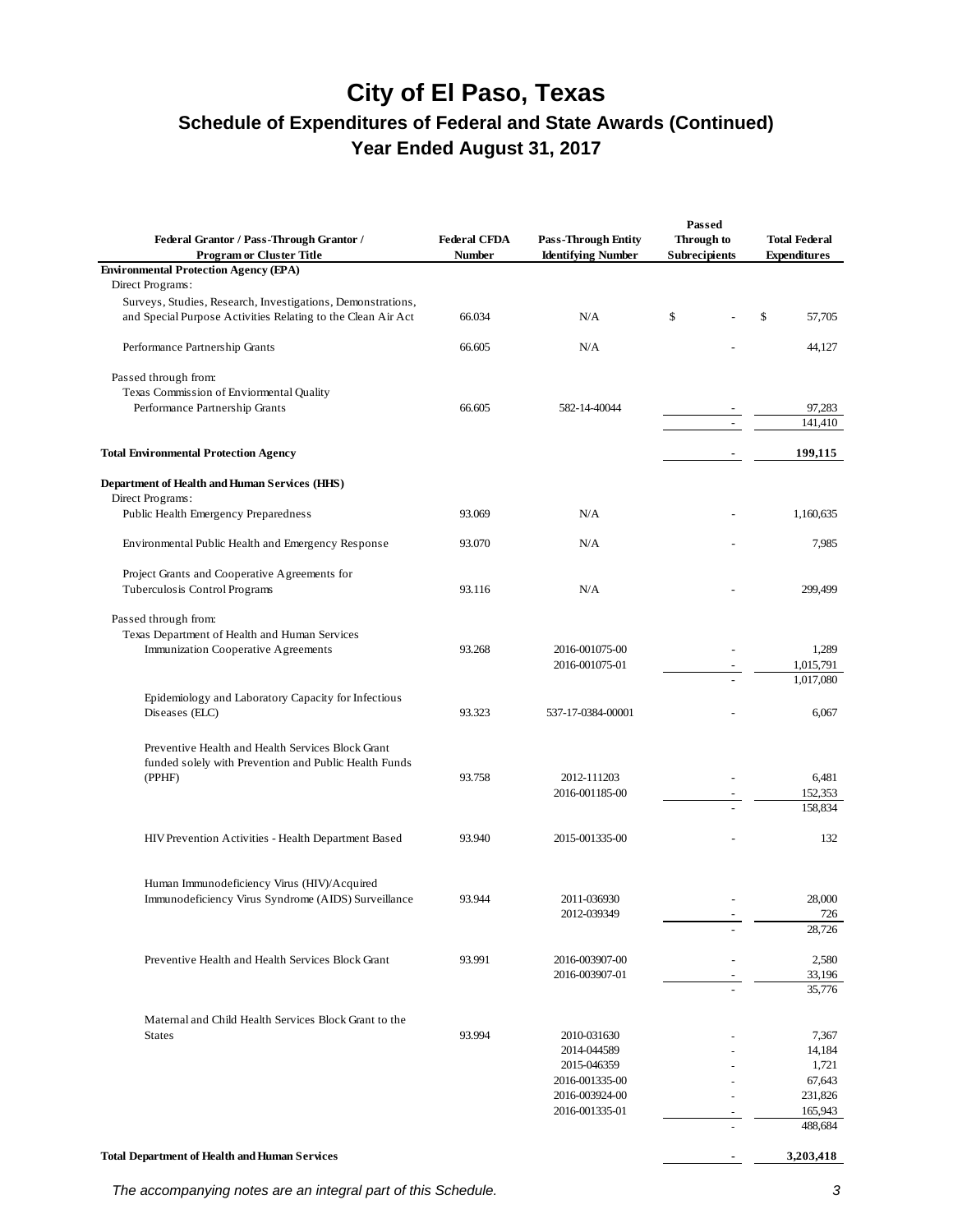| Federal Grantor / Pass-Through Grantor /<br><b>Program or Cluster Title</b> | <b>Federal CFDA</b><br><b>Number</b> | <b>Pass-Through Entity</b><br><b>Identifying Number</b> | Passed<br>Through to<br><b>Subrecipients</b> | <b>Total Federal</b><br><b>Expenditures</b> |
|-----------------------------------------------------------------------------|--------------------------------------|---------------------------------------------------------|----------------------------------------------|---------------------------------------------|
| <b>Corporation for National and Community Service (CNCS)</b>                |                                      |                                                         |                                              |                                             |
| Direct Program:                                                             |                                      |                                                         |                                              |                                             |
| Retired and Senior Volunteer Program                                        | 94.002                               | N/A                                                     | \$                                           | \$<br>105,181                               |
| Passed through from:                                                        |                                      |                                                         |                                              |                                             |
| Texas Department of Aging and Disability Services                           |                                      |                                                         |                                              |                                             |
| Retired and Senior Volunteer Program                                        | 94.002                               | 17SRWTX023<br>17SRWTX023                                |                                              | 2,178<br>32,831                             |
|                                                                             |                                      |                                                         |                                              | 35,009                                      |
| Total Retired and Senior Volunteer Program                                  |                                      |                                                         |                                              | 140,190                                     |
| Direct Program:                                                             |                                      |                                                         |                                              |                                             |
| Foster Grandparent/Senior Companion Cluster                                 |                                      |                                                         |                                              |                                             |
| Foster Grandparent Program                                                  | 94.011                               | N/A                                                     |                                              | 470,892                                     |
| Passed through from:                                                        |                                      |                                                         |                                              |                                             |
| Texas Department of Aging and Disability Services                           |                                      |                                                         |                                              |                                             |
| Foster Grandparent Program                                                  | 94.011                               | 17SFWTX004                                              |                                              | 5,000                                       |
| Total Foster Grandparent/Senior Companion Cluster                           |                                      |                                                         |                                              | 475,892                                     |
| <b>Total Corporation for National and Community Service</b>                 |                                      |                                                         |                                              | 616,082                                     |
| <b>Executive Office of the President</b>                                    |                                      |                                                         |                                              |                                             |
| Direct Program:                                                             |                                      |                                                         |                                              |                                             |
| High Intensity Drug Trafficking Areas Program                               | 95.001                               | N/A                                                     |                                              | 1,748,218                                   |
| <b>Total Executive Office of the President</b>                              |                                      |                                                         |                                              | 1,748,218                                   |
| <b>Department of Homeland Security (DHS)</b><br>Direct Programs:            |                                      |                                                         |                                              |                                             |
| <b>Emergency Management Performance Grants</b>                              | 97.042                               | N/A                                                     |                                              | 212,137                                     |
| Homeland Security Grant Program                                             | 97.067                               | N/A                                                     |                                              | 1,790,547                                   |
| Homeland Security Biowatch Program                                          | 97.091                               | N/A                                                     |                                              | 233,165                                     |
| <b>Total Department of Homeland Security</b>                                |                                      |                                                         |                                              | 2,235,849                                   |
| Total Federal Awards Expended                                               |                                      |                                                         | \$2,642,866                                  | 60,273,379<br>S                             |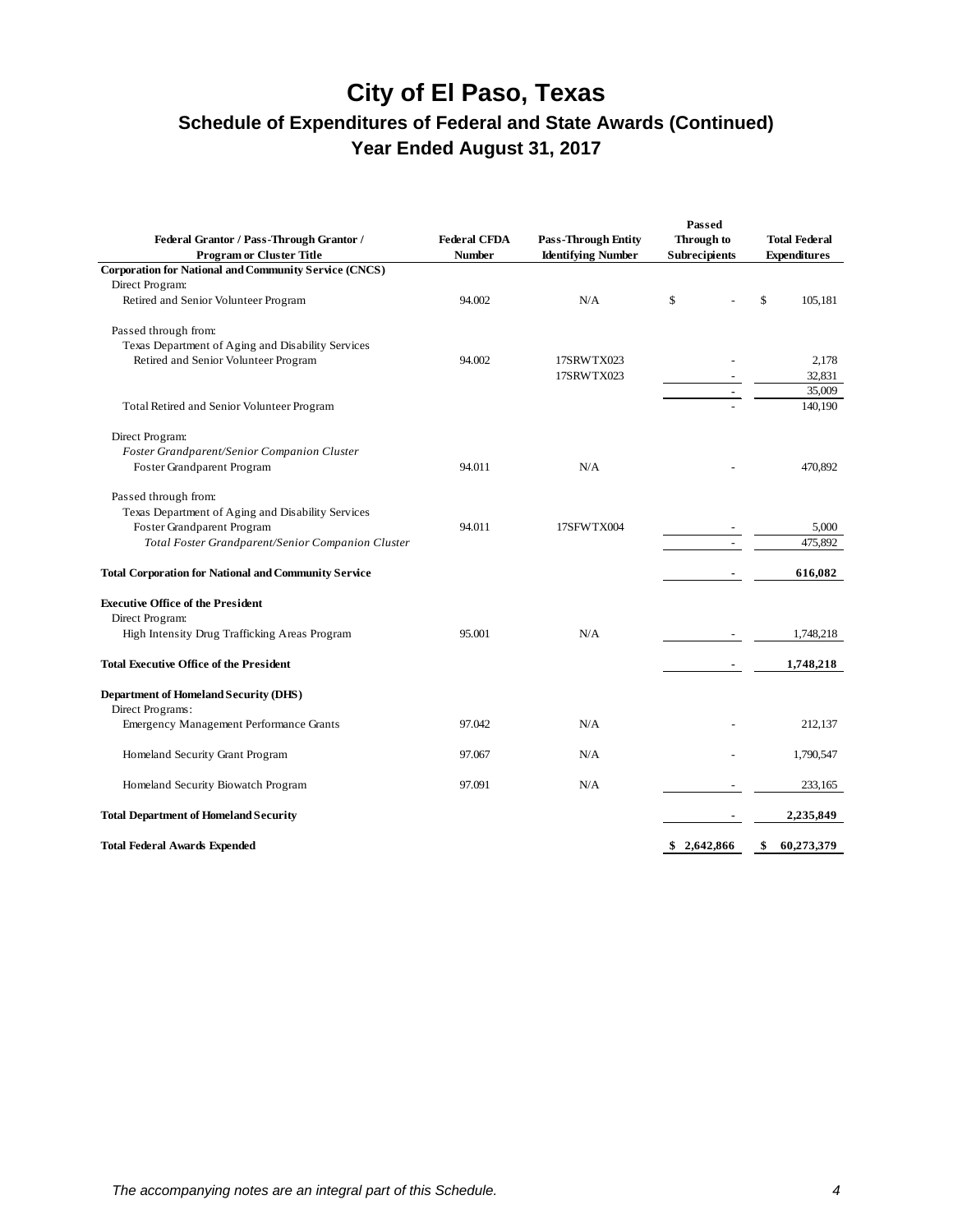| <b>State Granting Agency/Grant Program</b>               | <b>Grant</b> or<br><b>Identifying Number</b> | <b>Total State</b><br><b>Expenditures</b> |
|----------------------------------------------------------|----------------------------------------------|-------------------------------------------|
| <b>Texas Department of State Health Services</b>         |                                              |                                           |
| Division of Prevention and Preparedness                  |                                              |                                           |
| <b>Infectious Disease Control</b>                        | 2016-001092-00                               | \$<br>6,011                               |
|                                                          | 2016-003833-00                               | 59,015                                    |
|                                                          | 2016-003766-00                               | 70,000                                    |
|                                                          |                                              | 135,026                                   |
| Tuberculosis Prevention and Control                      | 2016-001450-01                               | 472,476                                   |
| Area Info Center                                         | 526-16-0006-0001                             | 266,109                                   |
| HIV Screening/Survey Program                             | 2016-001429-01                               | 51,987                                    |
|                                                          | 2016-001338-01                               | 137,590                                   |
|                                                          | 2016-001338-02                               | 283,342                                   |
|                                                          |                                              | 472,919                                   |
| Zoonosis Control-Sterilization                           | 2016-003847-02                               | 17,440                                    |
| <b>Total Texas Department of State Health Services</b>   |                                              | 1,363,970                                 |
|                                                          |                                              |                                           |
| Texas Commission on the Arts (TCA)                       |                                              |                                           |
| Promotion of the Arts Partnership Agreements             | 17-40579/16-6100-2024                        | 6,500                                     |
| ARP                                                      | 17-40948                                     | 2,000                                     |
| <b>TCA Arts Create</b>                                   | 17-40578                                     | 26,500                                    |
|                                                          | 17-40619                                     | 4,500                                     |
|                                                          |                                              | 31,000                                    |
| TCA Chalk the Block                                      | 17-40164                                     | 4,500                                     |
| <b>TCA Cultural District Promotions</b>                  | 16-38788                                     | 5,620                                     |
| TCA Arts Respond Project                                 | 16-38919                                     | 325                                       |
|                                                          | 17-40213                                     | 4,000                                     |
|                                                          |                                              | 4,325                                     |
| TCA Farmer's Market                                      | 17-40165                                     | 1,500                                     |
|                                                          | 17-40947                                     | 2,000                                     |
|                                                          |                                              | 3,500                                     |
| <b>Total Texas Commission on the Arts</b>                |                                              | 57,445                                    |
|                                                          |                                              |                                           |
| <b>Texas Department of Housing and Community Affairs</b> |                                              |                                           |
| Homeless Housing and Services Program (HHSP)             | 63160002288                                  | 39,056                                    |
|                                                          | 63170002529                                  | 431,411                                   |
| <b>Total Department of Housing and Community Affairs</b> |                                              | 470,467                                   |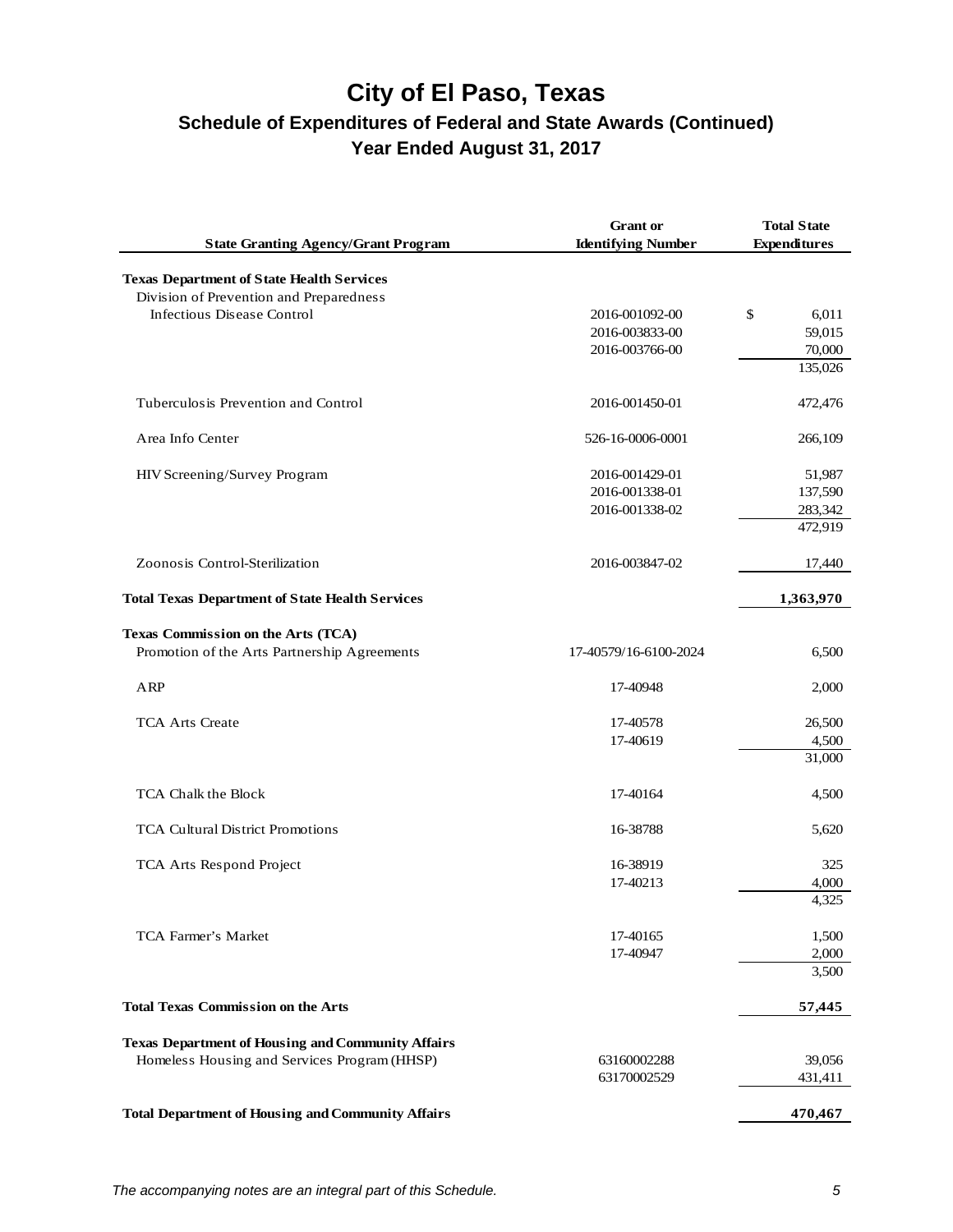| <b>State Granting Agency/Grant Program</b>                         | <b>Grant</b> or<br><b>Identifying Number</b> | <b>Total State</b><br><b>Expenditures</b> |
|--------------------------------------------------------------------|----------------------------------------------|-------------------------------------------|
| <b>Texas Parks and Wildlife</b>                                    |                                              |                                           |
| <b>Conservation License Plate</b>                                  | 492365                                       | \$<br>20,635                              |
| Futureland Park Project                                            | 55-000024                                    | 165,821                                   |
| Parks Trailblazers Program                                         | 52-000635                                    | 21,326                                    |
| <b>Total Texas Parks and Wildlife</b>                              |                                              | 207,782                                   |
| <b>Texas Government Code 434.01 Veterans Assistance Commission</b> |                                              |                                           |
| Veterans Court Program                                             | <b>GS2116VET</b>                             | 42,833                                    |
| <b>Texas Auto Burglary and Theft Prevention Authority</b>          |                                              |                                           |
| Auto Burglary and Theft Prevention Program                         | 608-17-0710200                               | 938,571                                   |
| <b>Texas Department of Public Safety</b>                           |                                              |                                           |
| Local Border Security Program                                      | 2998202                                      | 335,746                                   |
| <b>U.S. Marshals Services</b>                                      |                                              |                                           |
| Lone Star Fugitive Task Force                                      | <b>JLEOTFS4</b>                              | 1,334                                     |
| El Paso County                                                     |                                              |                                           |
| Juvenile Offender                                                  | 2016-0593                                    | 43,960                                    |
| <b>Council of Texas Archeologists (CTA)</b>                        |                                              |                                           |
| <b>CTA Public Outreach</b>                                         | GS5417R1                                     | 496                                       |
| <b>Texas Commission on Environmental Quality</b>                   |                                              |                                           |
| Program Rider 7 - Reduce Ozone                                     | GS58210183                                   | 267,449                                   |
| Air Pollution Control Program Support                              | 582-15-50122                                 | 295,291                                   |
| <b>Total Texas Commission on Environmental Quality</b>             |                                              | 562,740                                   |
| <b>Office of the Governor</b>                                      |                                              |                                           |
| 2017 Governor's Small Business Initiative                          | F-P170736                                    | 19,626                                    |
| Defense Economic Adjustment Assistance Grant                       | 502253                                       | 2,000,000                                 |
| Texas Anti-Gang (TAG) Program                                      | 3060701                                      | 1,500,296                                 |
| <b>Total Office of the Governor</b>                                |                                              | 3,519,922                                 |
| <b>Humanities Texas</b>                                            |                                              |                                           |
| Community Project - Lecture Series                                 | 2017-5161                                    | 1,000                                     |
|                                                                    | 2017-5217                                    | 300                                       |
|                                                                    |                                              | 1,300                                     |
| <b>Total State Awards Expended</b>                                 |                                              | 7,546,566                                 |
| <b>Total Federal and State Awards Expended</b>                     |                                              | 67,819,945                                |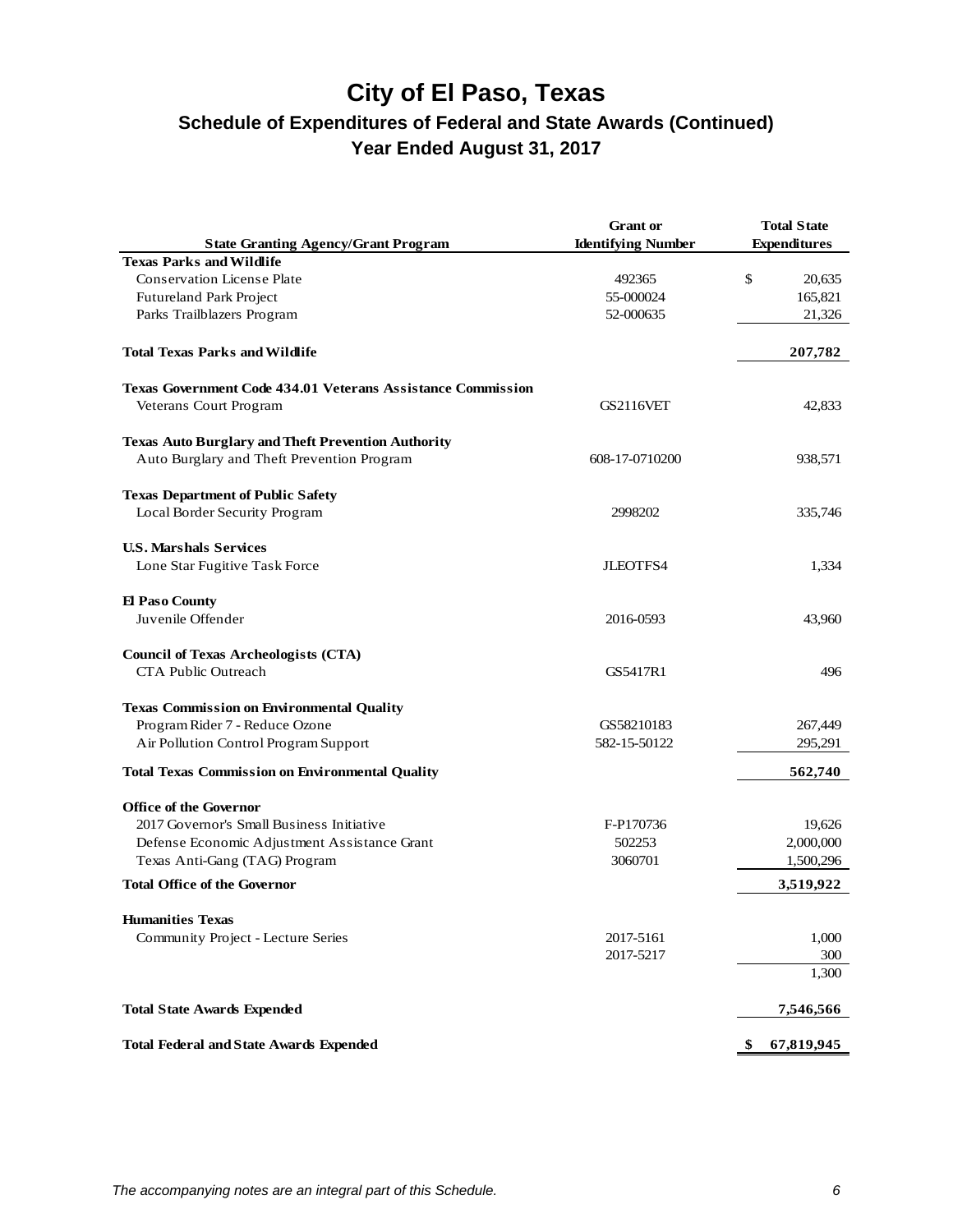### **City of El Paso, Texas Notes to the Schedule of Expenditures of Federal and State Awards Year Ended August 31, 2017**

#### *Notes to Schedule*

- 1. The accompanying schedule of expenditures of federal and state awards includes the federal and state award activity of the City of El Paso, Texas (City) under programs of the federal and state government for the year ended August 31, 2017. The information in this Schedule is presented in accordance with the requirements of Title 2 U.S. *Code of Federal Regulations* Part 200, *Uniform Administrative Requirements, Cost Principles, and Audit Requirements for Federal Awards* (Uniform Guidance) and the State of Texas *Uniform Grant Management Standards* issued by the Texas Comptroller of Public Accounts. Because the Schedule presents only a selected portion of the operations of the City, it is not intended to and does not present the financial position, changes in net position or cash flows of the City.
- 2. Expenditures reported on the Schedule are reported on the accrual basis of accounting. Such expenditures are recognized following, as applicable, the cost principles in OMB A-87*, Cost Principles for State, Local, and Indian Tribal Governments*, the cost principles contained in Title 2 U.S. *Code of Federal Regulations* Part 200, *Uniform Administrative Requirements, Cost Principles, and Audit Requirements for Federal Awards*, or the cost principles contained in the State of Texas *Uniform Grant Management Standards*, wherein certain types of expenditures are not allowable or are limited as to reimbursement. Negative amounts shown on these schedules represent adjustments or credits made in the normal course of business to amounts reported as expenditures in prior years. The City has elected not to use the 10 percent de minimis indirect cost rate allowed under the Uniform Guidance.
- 3. The federal loan programs listed subsequently are administered directly by the City and balances and transactions relating to these programs are included in the City's basic financial statements. Loans outstanding at the beginning of the year are not included in the federal expenditures presented in the schedule, since there are no continuing compliance requirements other than required loan payments. New loans made during the year are included in the federal expenditures presented in the Schedule. The balance of loans outstanding at August 31, 2017, consists of:

|                    |                                                       | <b>Outstanding</b><br><b>Balance at</b> |
|--------------------|-------------------------------------------------------|-----------------------------------------|
| <b>CFDA Number</b> | <b>Program Name</b>                                   | <b>August 31, 2017</b>                  |
| 14.218             | Community Development Block Grants/Entitlement Grants | 12.334.081                              |
| 14.239             | <b>HOME</b> Investment Partnerships Program           | 47,603,393                              |
|                    | Total revolving loans                                 | 59.937.474                              |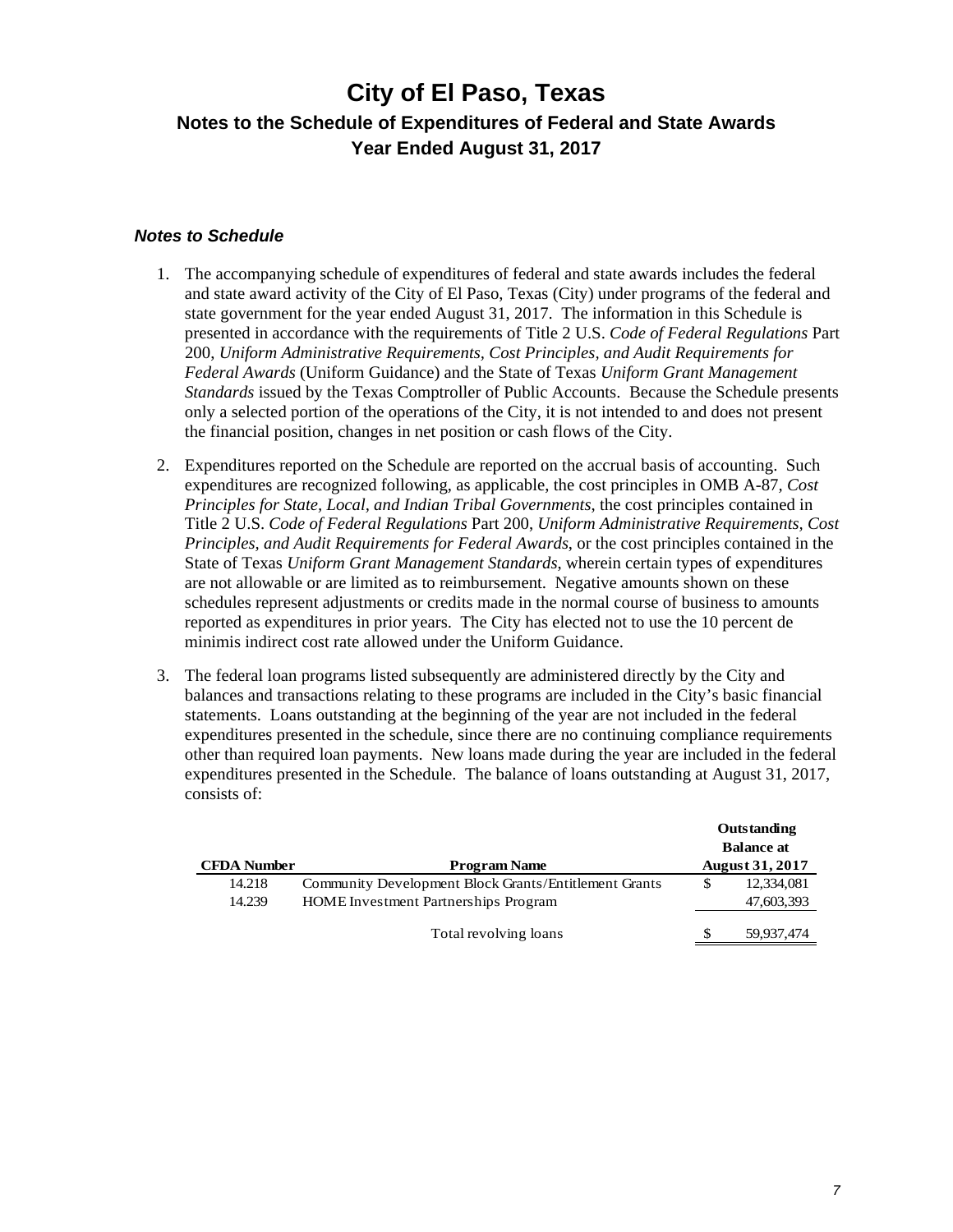

#### **Report on Internal Control Over Financial Reporting and on Compliance and Other Matters Based on an Audit of the Financial Statements Performed in Accordance with** *Government Auditing Standards*

#### **Independent Auditor's Report**

The Honorable Mayor and Members of the City Council City of El Paso, Texas El Paso, Texas

We have audited, in accordance with auditing standards generally accepted in the United States of America and the standards applicable to financial audits contained in *Government Auditing Standards*, issued by the Comptroller General of the United States, the financial statements of the governmental activities, the business-type activities, the aggregate discretely presented component units, each major fund, and the aggregate remaining fund information of the City of El Paso, Texas (City), as of and for the year ended August 31, 2017, and the related notes to the financial statements, which collectively comprise the City's basic financial statements, and have issued our report thereon dated February 28, 2018, which contained a reference to the report of other auditors. Our report includes a reference to other auditors who audited the financial statements of the El Paso Water Utilities Public Service Board, a discretely presented component unit of the City, and the El Paso City Firemen and Policemen's Pension Fund, a pension trust fund included in the aggregate remaining fund information, as described in our report on the City's financial statements. This report does not include the results of the other auditor's testing of internal control over financial reporting or compliance and other matters that are reported on separately by those auditors.

#### *Internal Control Over Financial Reporting*

In planning and performing our audit of the financial statements, we considered the City's internal control over financial reporting (internal control) to determine the audit procedures that are appropriate in the circumstances for the purpose of expressing our opinions on the financial statements, but not for the purpose of expressing an opinion on the effectiveness of the City's internal control. Accordingly, we do not express an opinion on the effectiveness of the City's internal control.

A deficiency in internal control exists when the design or operation of a control does not allow management or employees, in the normal course of performing their assigned functions, to prevent or detect and correct misstatements on a timely basis. A material weakness is a deficiency, or a combination of deficiencies, in internal control such that there is a reasonable possibility that a material misstatement of the entity's financial statements will not be prevented or detected and corrected on a timely basis. A significant deficiency is a deficiency, or a combination of deficiencies, in internal control that is less severe than a material weakness, yet important enough to merit attention by those charged with governance.

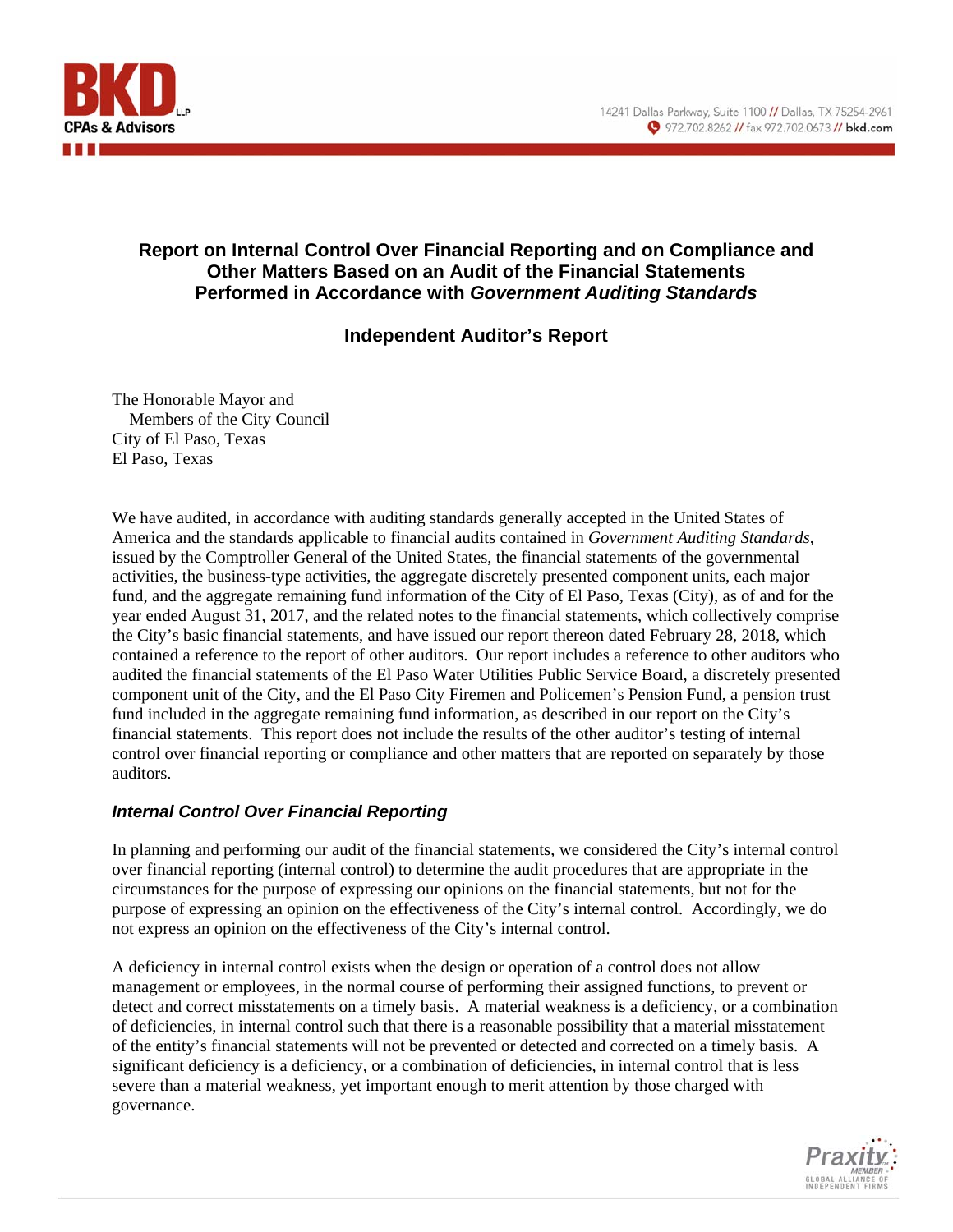The Honorable Mayor and Members of the City Council City of El Paso, Texas Page 9

Our consideration of internal control was for the limited purpose described in the first paragraph of this section and was not designed to identify all deficiencies in internal control that might be material weaknesses or significant deficiencies. Given these limitations, during our audit we did not identify any deficiencies in internal control that we consider to be material weaknesses. However, material weaknesses may exist that have not been identified.

#### *Compliance and Other Matters*

As part of obtaining reasonable assurance about whether the City's financial statements are free of material misstatement, we performed tests of its compliance with certain provisions of laws, regulations, contracts and grant agreements, noncompliance with which could have a direct and material effect on the determination of financial statement amounts. However, providing an opinion on compliance with those provisions was not an objective of our audit and, accordingly, we do not express such an opinion. The results of our tests disclosed no instances of noncompliance or other matters that are required to be reported under *Government Auditing Standards*.

#### *Purpose of this Report*

The purpose of this report is solely to describe the scope of our testing of internal control and compliance and the results of that testing, and not to provide an opinion on the effectiveness of the entity's internal control or on compliance. This report is an integral part of an audit performed in accordance with *Government Auditing Standards* in considering the entity's internal control and compliance. Accordingly, this communication is not suitable for any other purpose.

BKD,LLP

Dallas, Texas February 28, 2018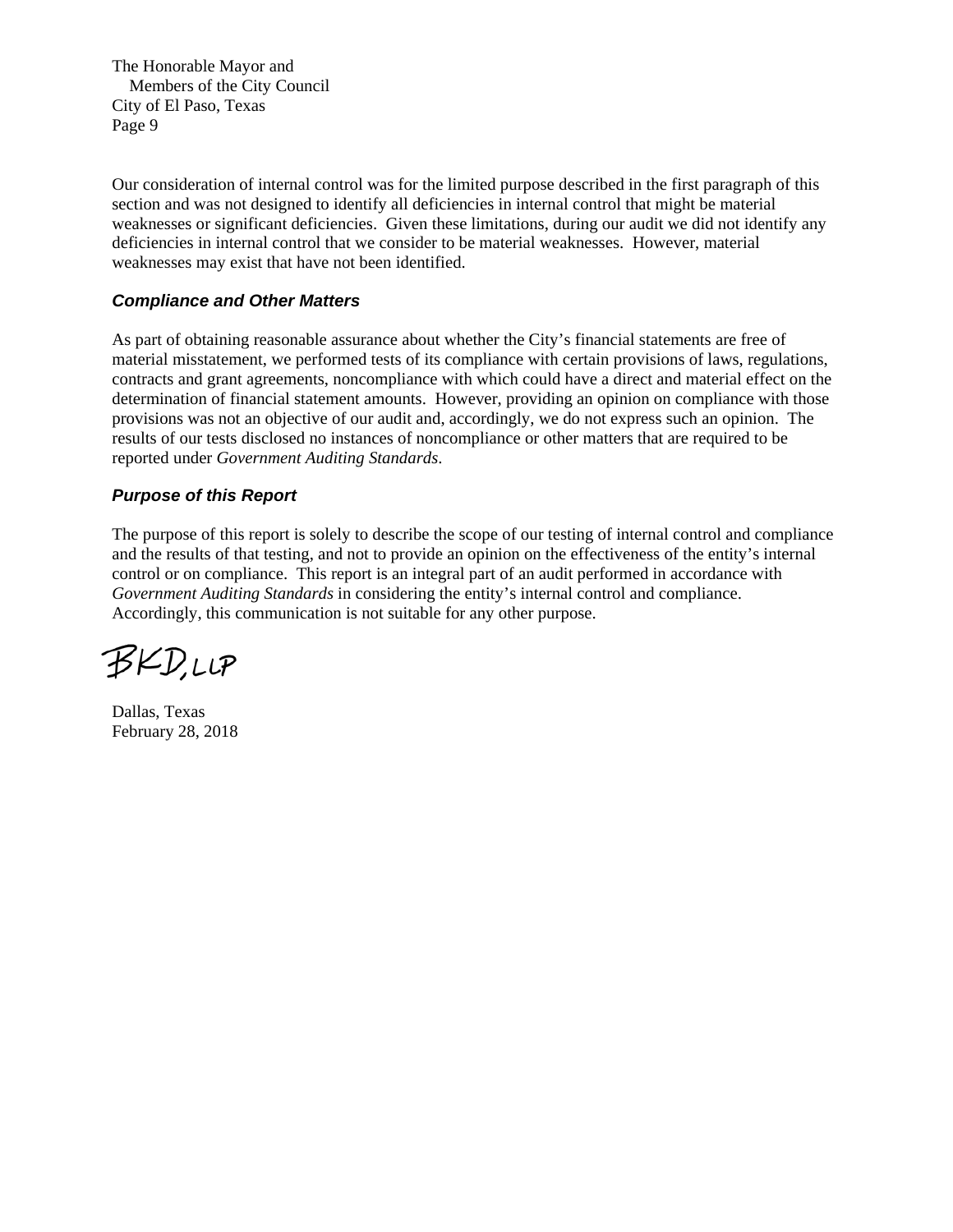

#### **Report on Compliance for Each Major Federal and State Program; Report on Internal Control Over Compliance; Report on Schedule of Expenditures of Federal and State Awards Required by the Uniform Guidance and the State of Texas** *Uniform Grant Management Standards*

#### **Independent Auditor's Report**

The Honorable Mayor and Members of the City Council City of El Paso, Texas El Paso, Texas

#### **Report on Compliance for Each Major Federal and State Program**

We have audited the City of El Paso, Texas's (City) compliance with the types of compliance requirements described in the *OMB Compliance Supplement* and State of Texas *Uniform Grant Management Standards* that could have a direct and material effect on each of the City's major federal and state programs for the year ended August 31, 2017. The City's major federal and state programs are identified in the summary of auditor's results section of the accompanying schedule of findings and questioned costs.

The City's basic financial statements include the operations of the El Paso Water Utilities Public Service Board (EPWU), a discretely presented component unit of the City, which received less than \$750,000 in federal and state awards for the year ended February 28, 2017, which are not included in the Schedule during the year ended August 31, 2017. Our audit, described below, did not include the operations of the EPWU because the component unit did not require an audit in accordance with the Uniform Guidance or the State of Texas *Uniform Grant Management Standards*.

#### *Management's Responsibility*

Management is responsible for compliance with federal and state statutes, regulations, contracts and the terms and conditions of its federal and state awards applicable to its federal and state programs.

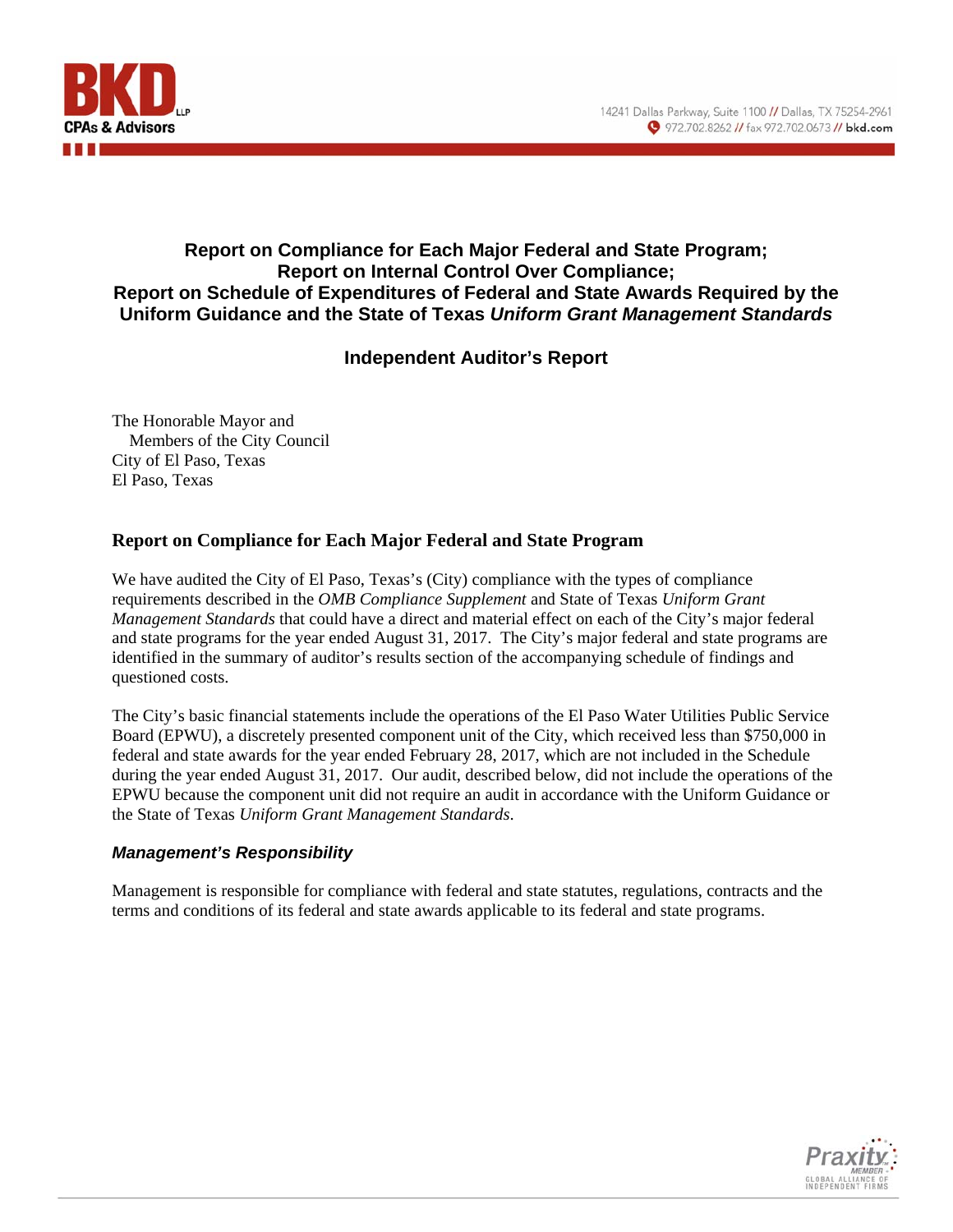The Honorable Mayor and Members of the City Council City of El Paso, Texas Page 11

#### *Auditor's Responsibility*

Our responsibility is to express an opinion on compliance for each of the City's major federal and state programs based on our audit of the types of compliance requirements referred to above. We conducted our audit of compliance in accordance with auditing standards generally accepted in the United States of America; the standards applicable to financial audits contained in *Government Auditing Standards*, issued by the Comptroller General of the United States; the audit requirements of Title 2 U.S. *Code of Federal Regulations* Part 200, *Uniform Administrative Requirements, Cost Principles, and Audit Requirements for Federal Awards* (Uniform Guidance); and the State of Texas *Uniform Grant Management Standards,* issued by the Texas Comptroller of Public Accounts. Those standards, the Uniform Guidance and the State of Texas *Uniform Grant Management Standards* require that we plan and perform the audit to obtain reasonable assurance about whether noncompliance with the types of compliance requirements referred to above that could have a direct and material effect on a major federal or state program occurred. An audit includes examining, on a test basis, evidence about the City's compliance with those requirements and performing such other procedures as we considered necessary in the circumstances.

We believe that our audit provides a reasonable basis for our opinion on compliance for each major federal and state program. However, our audit does not provide a legal determination on the City's compliance.

#### *Opinion on Each Major Federal and State Program*

In our opinion, the City complied, in all material respects, with the types of compliance requirements referred to above that could have a direct and material effect on each of its major federal and state programs for the year ended August 31, 2017.

#### **Report on Internal Control Over Compliance**

Management of the City is s responsible for establishing and maintaining effective internal control over compliance with the types of compliance requirements referred to above. In planning and performing our audit of compliance, we considered the City's internal control over compliance with the types of requirements that could have a direct and material effect on each major federal and state program to determine the auditing procedures that are appropriate in the circumstances for the purpose of expressing our opinion on compliance for each major federal and state program and to test and report on internal control over compliance in accordance with the Uniform Guidance and the State of Texas *Uniform Grant Management Standards*, but not for the purpose of expressing an opinion on the effectiveness of internal control over compliance. Accordingly, we do not express an opinion on the effectiveness of the City's internal control over compliance.

A deficiency in internal control over compliance exists when the design or operation of a control over compliance does not allow management or employees, in the normal course of performing their assigned functions, to prevent, or detect and correct, noncompliance with a type of compliance requirement of a federal or state program on a timely basis. A material weakness in internal control over compliance is a deficiency, or combination of deficiencies, in internal control over compliance, such that there is a reasonable possibility that material noncompliance with a type of compliance requirement of a federal or state program will not be prevented, or detected and corrected, on a timely basis. A significant deficiency in internal control over compliance is a deficiency, or a combination of deficiencies, in internal control over compliance with a type of compliance requirement of a federal or state program that is less severe than a material weakness in internal control over compliance, yet important enough to merit attention by those charged with governance.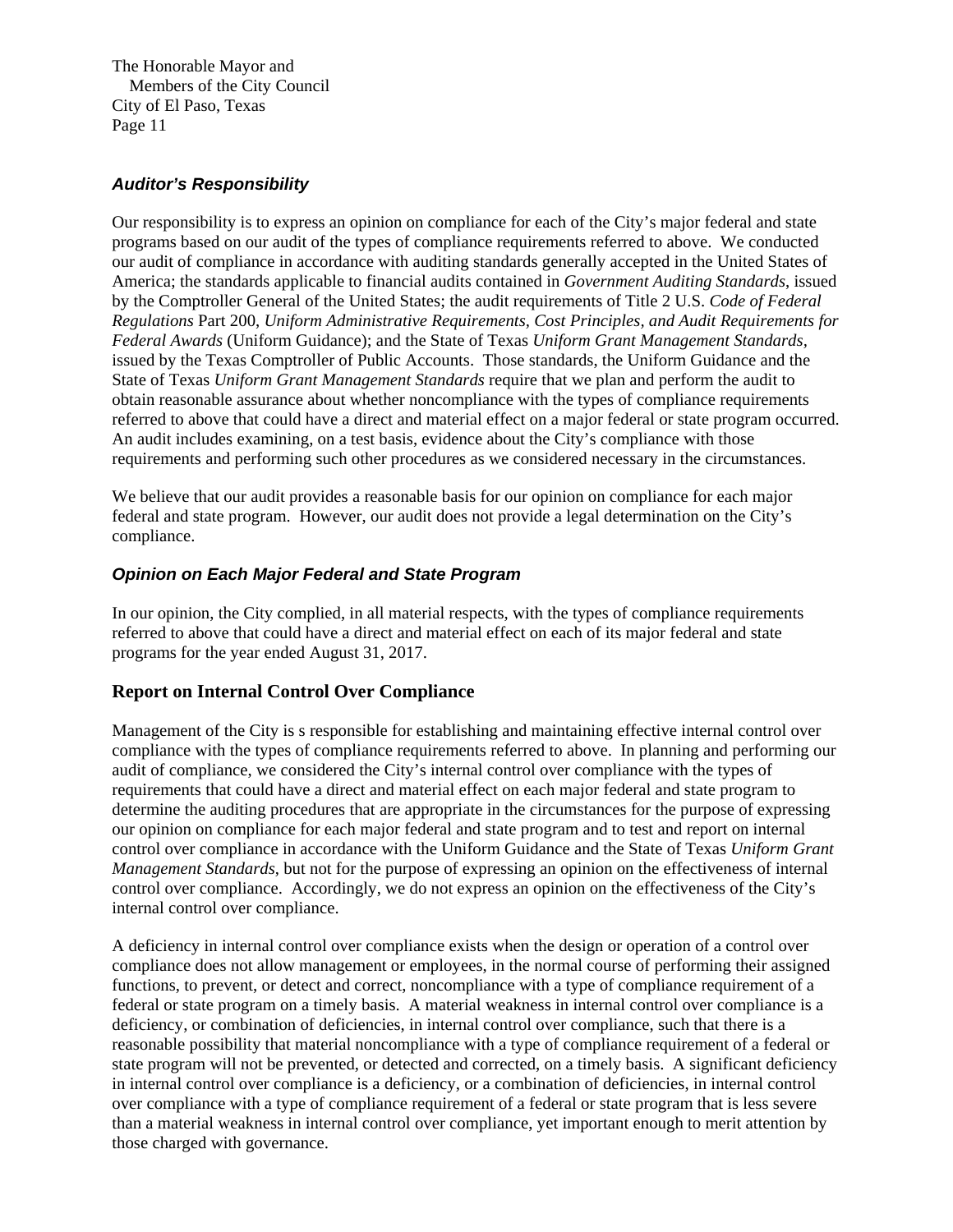The Honorable Mayor and Members of the City Council City of El Paso, Texas Page 12

Our consideration of internal control over compliance was for the limited purpose described in the first paragraph of this section and was not designed to identify all deficiencies in internal control over compliance that might be material weaknesses or significant deficiencies. We did not identify any deficiencies in internal control over compliance that we consider to be material weaknesses. However, material weaknesses may exist that have not been identified.

The purpose of this report on internal control over compliance is solely to describe the scope of our testing of internal control over compliance and the results of that testing based on the requirements of the Uniform Guidance and the State of Texas *Uniform Grant Management Standards*. Accordingly, this report is not suitable for any other purpose.

#### **Report on Schedule of Expenditures of Federal and State Awards Required by the Uniform Guidance and the State of Texas** *Uniform Grant Management Standards*

We have audited the financial statements of the governmental activities, the business-type activities, the aggregate discretely presented component units, each major fund, and the aggregate remaining fund information of the City of El Paso, Texas as of and for the year ended August 31, 2017, and the related notes to the financial statements, which collectively comprise the City's basic financial statements. We issued our report thereon dated February 28, 2018, which contained unmodified opinions on those financial statements and a reference to the reports of other auditors. Our audit was conducted for the purpose of forming opinions on the financial statements that collectively comprise the basic financial statements. The accompanying schedule of expenditures of federal and state awards is presented for purposes of additional analysis as required by the Uniform Guidance and the State of Texas *Uniform Grant Management Standards* and is not a required part of the basic financial statements. Such information is the responsibility of management and was derived from and relates directly to the underlying accounting and other records used to prepare the basic financial statements. The information has been subjected to the auditing procedures applied in the audit of the financial statements and certain additional procedures, including comparing and reconciling such information directly to the underlying accounting and other records used to prepare the basic financial statements or to the basic financial statements themselves, and other additional procedures in accordance with auditing standards generally accepted in the United States of America. In our opinion, the schedule of expenditures of federal and state awards is fairly stated in all material respects in relation to the basic financial statements as a whole.

**BKD,LLP** 

Dallas, Texas March 8, 2018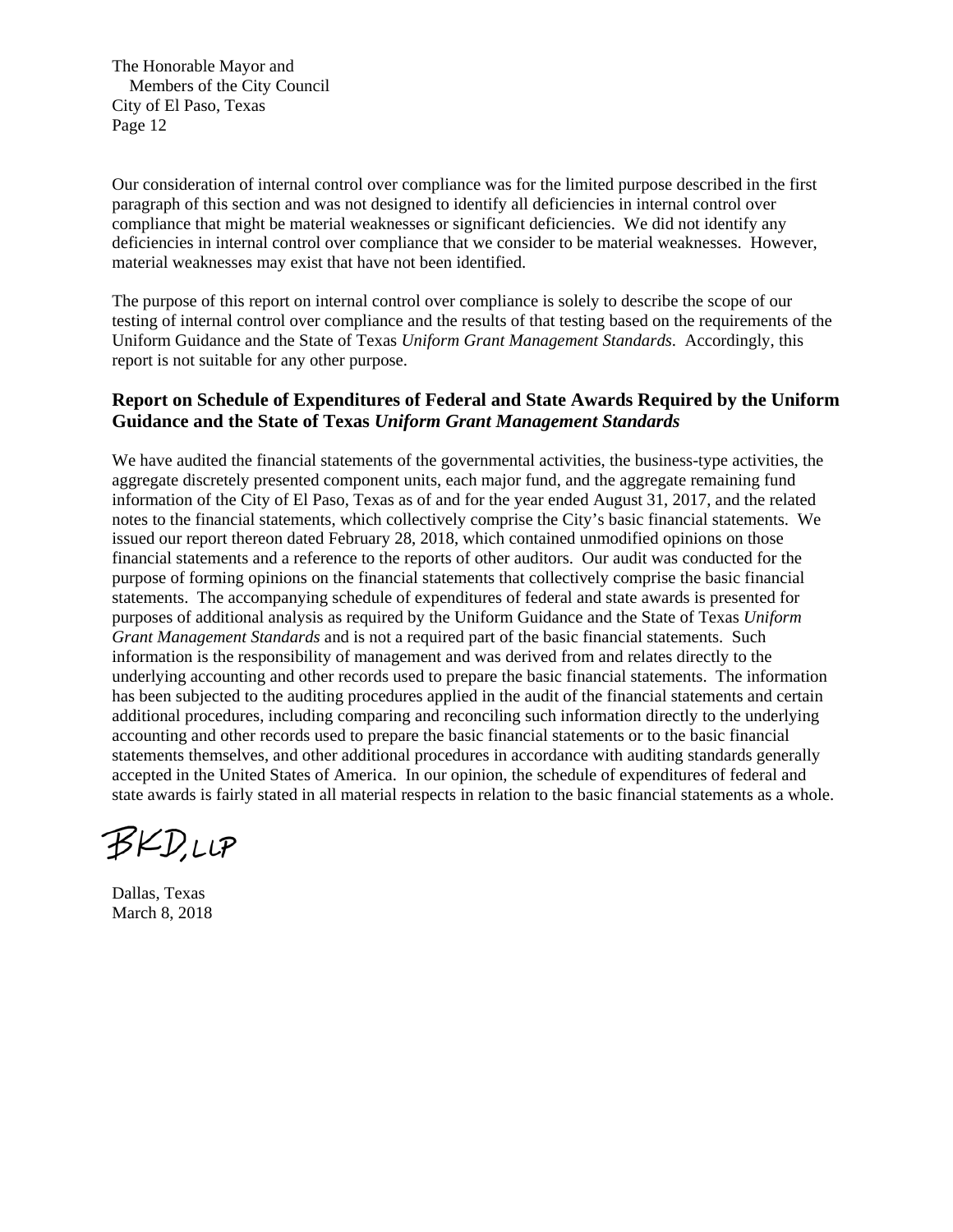### **City of El Paso, Texas Schedule of Findings and Questioned Costs Year Ended August 31, 2017**

#### *Summary of Auditor's Results*

#### *Financial Statements*

1. The type of report the auditor issued on whether the financial statements audited were prepared in accordance with accounting principles generally accepted in the United States of America (GAAP) was:

| $\boxtimes$ Unmodified | $\Box$ Qualified | $\Box$ Adverse | $\Box$ Disclaimer |
|------------------------|------------------|----------------|-------------------|
|                        |                  |                |                   |

2. The independent auditor's report on internal control over financial reporting disclosed:

| Significant deficiency(ies)? | $\Box$ Yes | $\boxtimes$ None reported |
|------------------------------|------------|---------------------------|
| Material weakness(es)?       | $\Box$ Yes | $\boxtimes$ No            |

3. Noncompliance considered material to the financial statements was disclosed by the audit?

| Yes | $\boxtimes$ No |
|-----|----------------|
|-----|----------------|

#### *Federal Awards*

4. The independent auditor's report on internal control over compliance for major federal awards programs disclosed:

| Significant deficiency(ies)? | $\Box$ Yes | $\boxtimes$ None reported |
|------------------------------|------------|---------------------------|
| Material weakness(es)?       | $\Box$ Yes | $\boxtimes$ No            |

5. The opinions expressed in the independent auditor's report on compliance for major federal awards were:

| $\boxtimes$ Unmodified | $\Box$ Qualified | $\Box$ Adverse | $\Box$ Disclaimer |
|------------------------|------------------|----------------|-------------------|
|------------------------|------------------|----------------|-------------------|

6. The audit disclosed findings required to be reported by 2 CFR 200.516(a)?

| Yes | $\boxtimes$ No |
|-----|----------------|
|-----|----------------|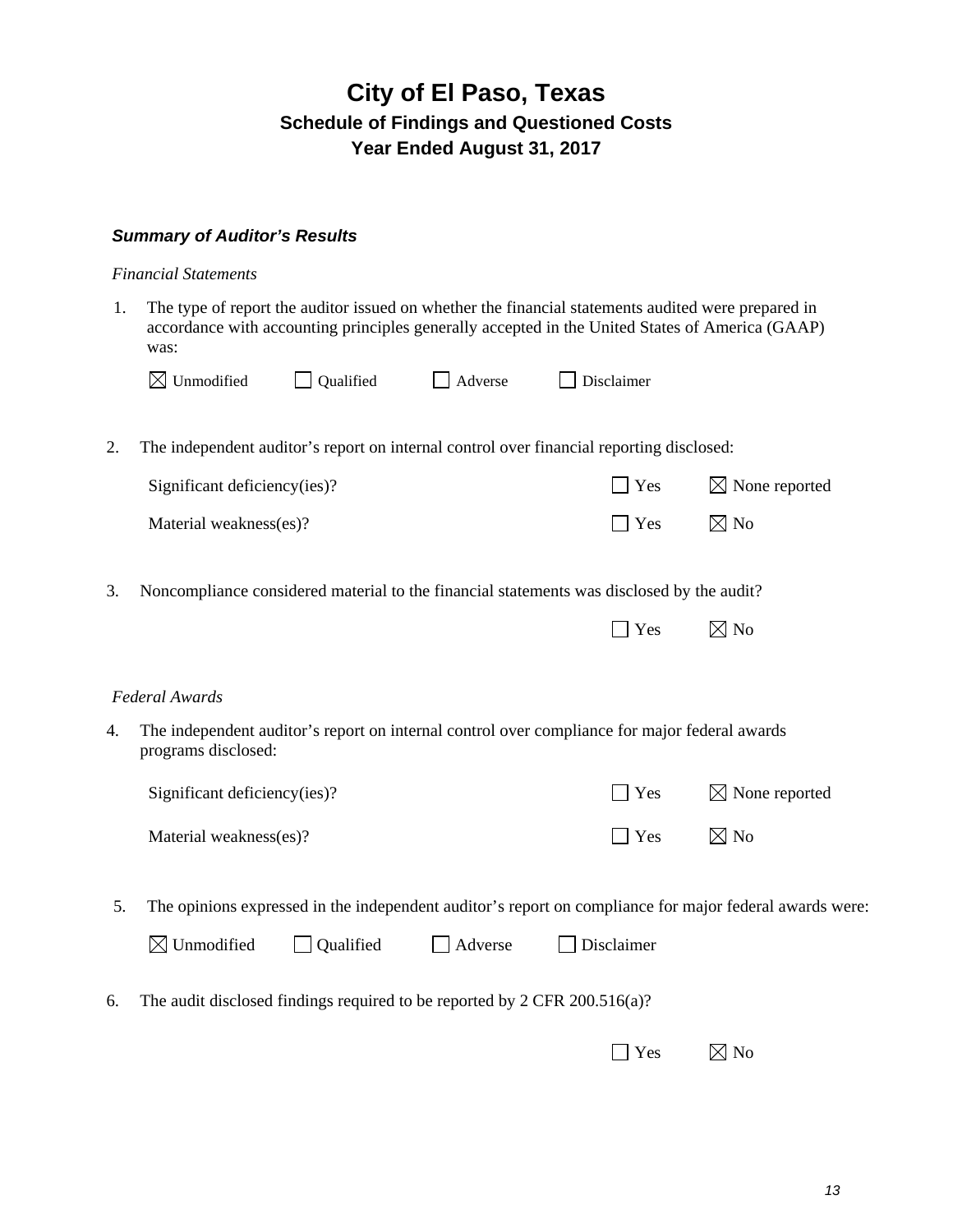### **City of El Paso, Texas Schedule of Findings and Questioned Costs (Continued) Year Ended August 31, 2017**

7. The City's major federal programs were:

| Cluster/Program                             | <b>CFDA Number</b> |
|---------------------------------------------|--------------------|
| Federal Transit Cluster                     |                    |
| Federal Transit - Capital Investment Grants | 20.500             |
| Federal Transit - Formula Grants            | 20.507             |
| Bus and Bus Facilities Formula Program      | 20.526             |
| National Infrastructure Investments         | 20.933             |

- 8. The threshold used to distinguish between Type A and Type B programs was \$1,808,201.
- 9. The City qualified as a low-risk auditee?

#### *State Awards*

10. The independent auditor's report on internal control over compliance for major state awards programs disclosed:

| Significant deficiency(ies)? | $\blacksquare$ Yes | $\boxtimes$ None reported |
|------------------------------|--------------------|---------------------------|
| Material weakness(es)?       | $\Box$ Yes         | $\boxtimes$ No            |

11. The opinions expressed in the independent auditor's report on compliance for major state awards were:

| $\boxtimes$ Unmodified | $\Box$ Qualified | $\Box$ Adverse | $\Box$ Disclaimer |  |
|------------------------|------------------|----------------|-------------------|--|
|------------------------|------------------|----------------|-------------------|--|

12. The audit disclosed findings required to be reported by the State of Texas *Uniform Grant Management Standards*:

| Yes | $\boxtimes$ No |
|-----|----------------|
|-----|----------------|

 $\Box$  Yes  $\boxtimes$  No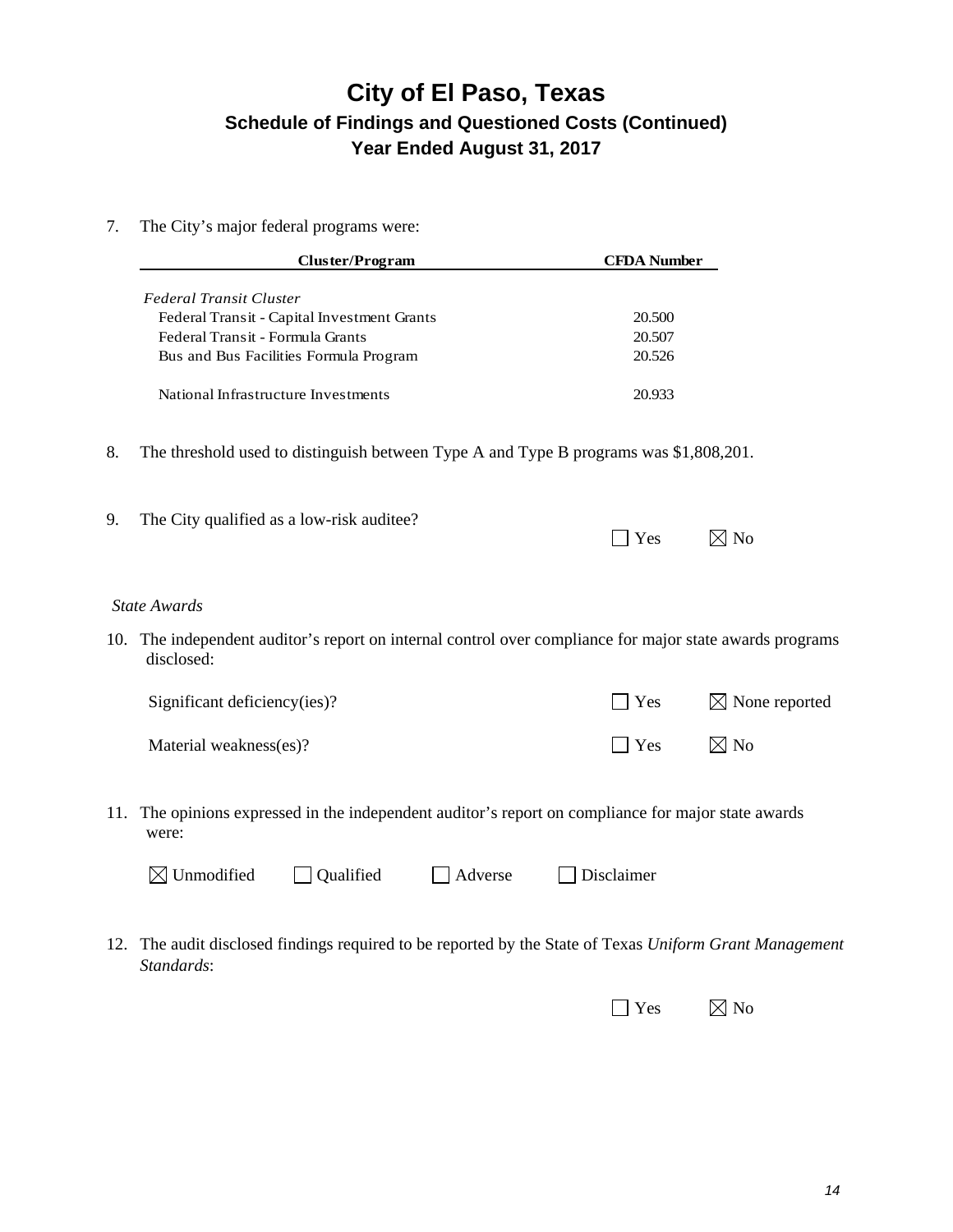### **City of El Paso, Texas Schedule of Findings and Questioned Costs (Continued) Year Ended August 31, 2017**

13. The City's major state programs were:

**Program**

Tuberculosis Prevention and Control HIV Screening/Survey Program Defense Economic Adjustment Assistance Grant Texas Anti-Gang (TAG) Program

- 14. The threshold used to distinguish between Type A and Type B programs as those terms are defined in the State of Texas *Uniform Grants Management Standards* was \$300,000.
- 15. The City qualified as a low-risk auditee as that term is defined in the State of Texas *Uniform Grant Management Standards*?

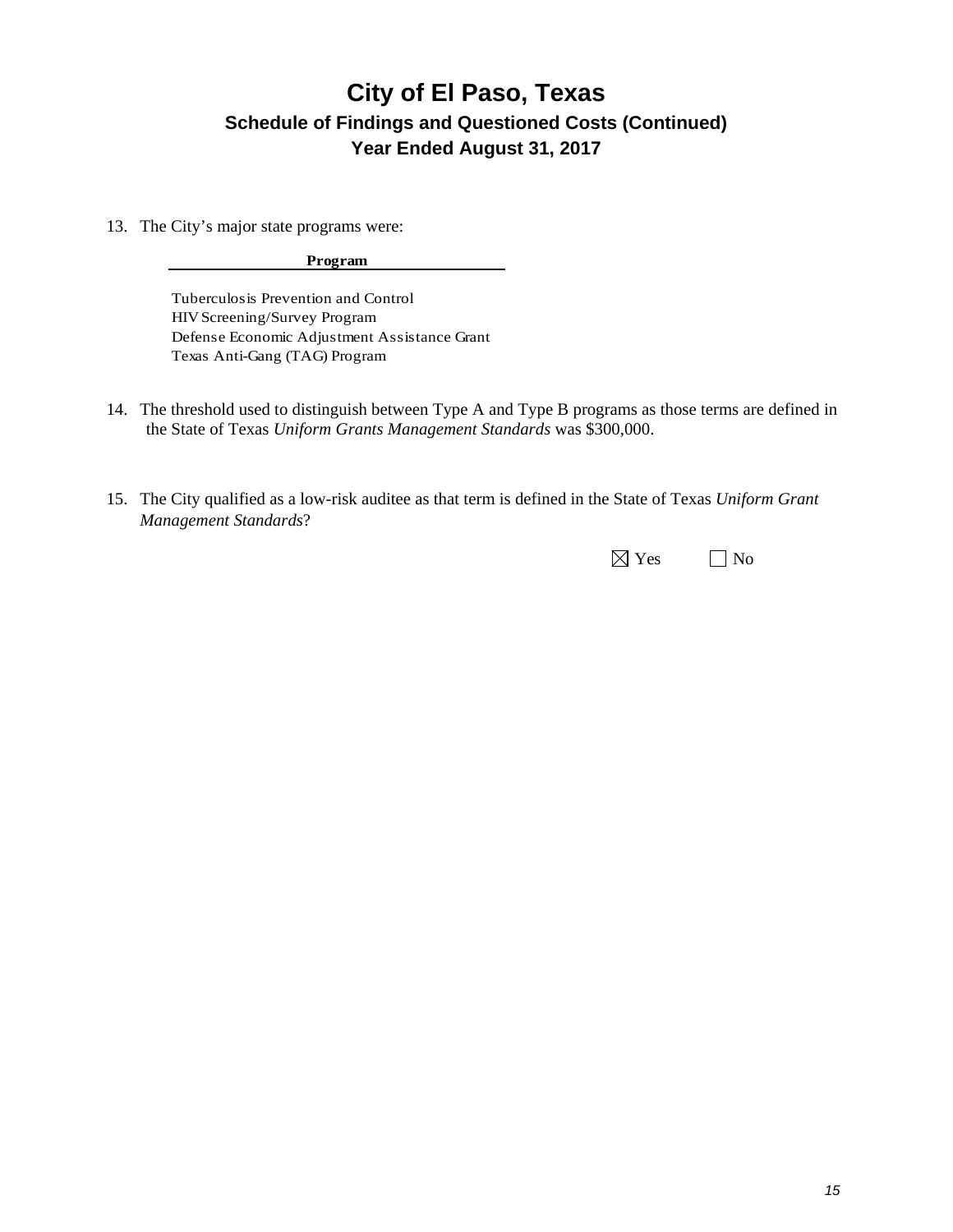### **City of El Paso, Texas Schedule of Findings and Questioned Costs (Continued) Year Ended August 31, 2017**

**Findings Required to be Reported by** *Government Auditing Standards* 

**Reference Number Finding Community Property** 

No matters are reportable.

#### **Findings Required to be Reported by the Uniform Guidance**

**Reference Number Finding Community Property** 

No matters are reportable.

#### **Findings Required to be Reported by the State of Texas** *Uniform Grant Management Standards*

**Reference Number Finding Community Community Property** 

No matters are reportable.